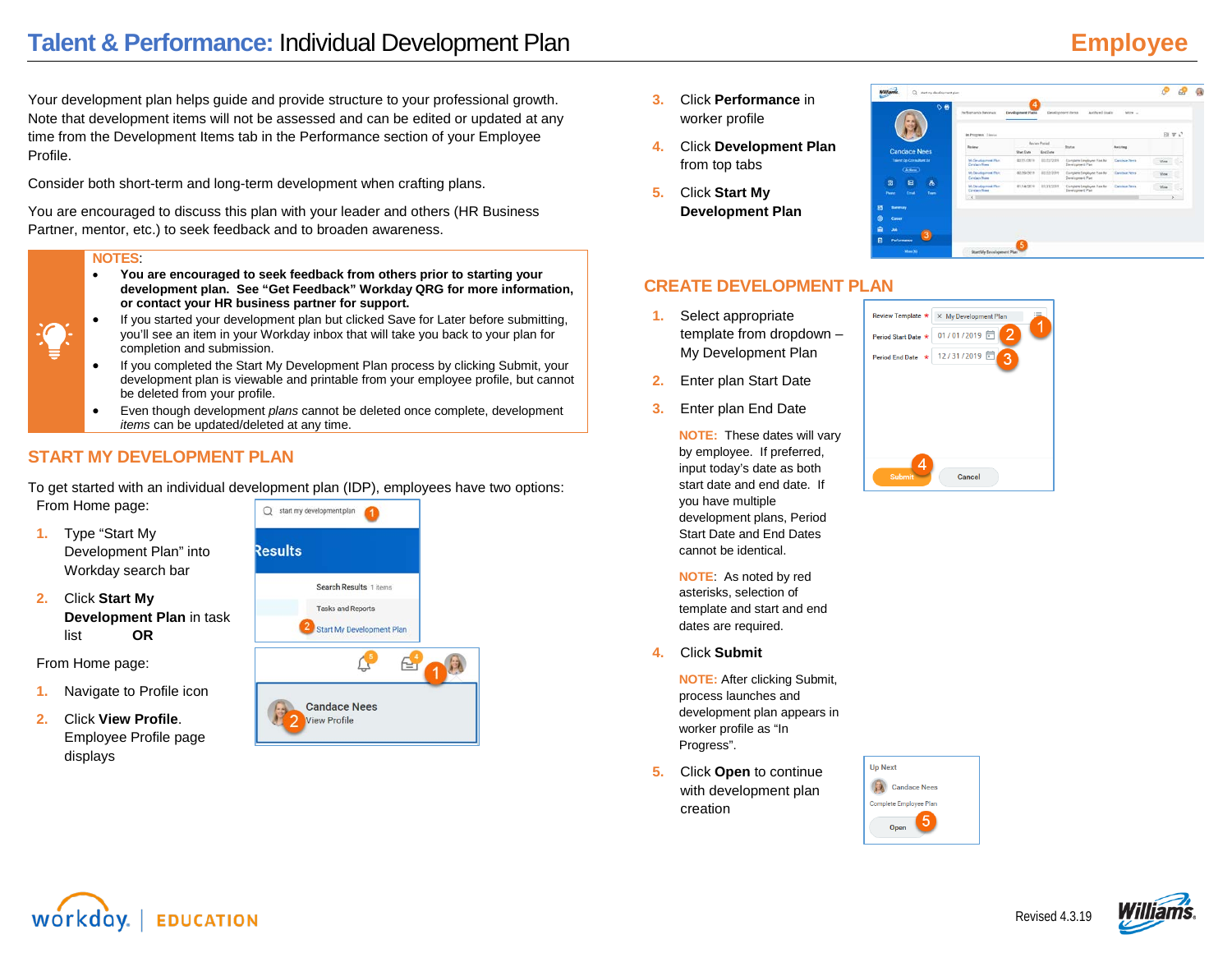| <b>Next</b><br>Click<br>t٥<br>navigate through multiple | Career<br>Feedback           |
|---------------------------------------------------------|------------------------------|
| sections of plan                                        | Career Develo                |
| Click pencil icon<br>t٥<br>edit each item               | Development<br>Supporting Dr |

# oment Insights tems Summary

## **REVIEW/EDIT CAREER SECTION**

Some data may already be populated if you have previously completed your Career Profile previously. Review and Edit as needed. Information updates flow back to Employee Profile.

loh Interests

× 19927 - HRBP & Labor **Rel Consultant** (inactive)

## **CAREER INTERESTS**

- **1.** Click to edit
- **2.** Click the prompt icon to select a Career Preference from dropdown
- **3.** Select all preferences that apply
- **4.** Enter Career Interest notes to provide context

**5.** Click to save **JOB INTERESTS**



- **2.** Click the prompt icon to select a Job Preference from dropdown
- **3.** Select all preferences that apply





## **1.** Click to edit

**RELOCATION PREFERENCES**

- **2.** Select Short Term relocation preference from dropdown (yes/no)
- **3.** Select state(s) willing to relocate short term from dropdown. Pick all that apply.
- **4.** Select Long Term relocation preference from dropdown (yes/no)
- **5.** Select state(s) willing to relocate long term from dropdown. Pick all that apply.
- **6.** Enter Additional Information as context



**8.** Click to to navigate to next section

## **REVIEW FEEDBACK SECTION**

Any feedback previously received appears for consideration and reflection

**1.** Review as appropriate

navigate to next section

**2.** Click to

**Feedback** All Feedback No feedback is available

Are you willing to relocate for the short ter

ing leadership opportunities in the Salt Lake City office

Where fo (empty) Are you Ves

Where for long term

 $\epsilon$ 

 $\times$  Utah Additional Informat

## **EDIT CAREER DEVELOPMENT INSIGHTS SECTION**

These self-reflection questions are free text fields that allow input of robust and contextual responses if desired.





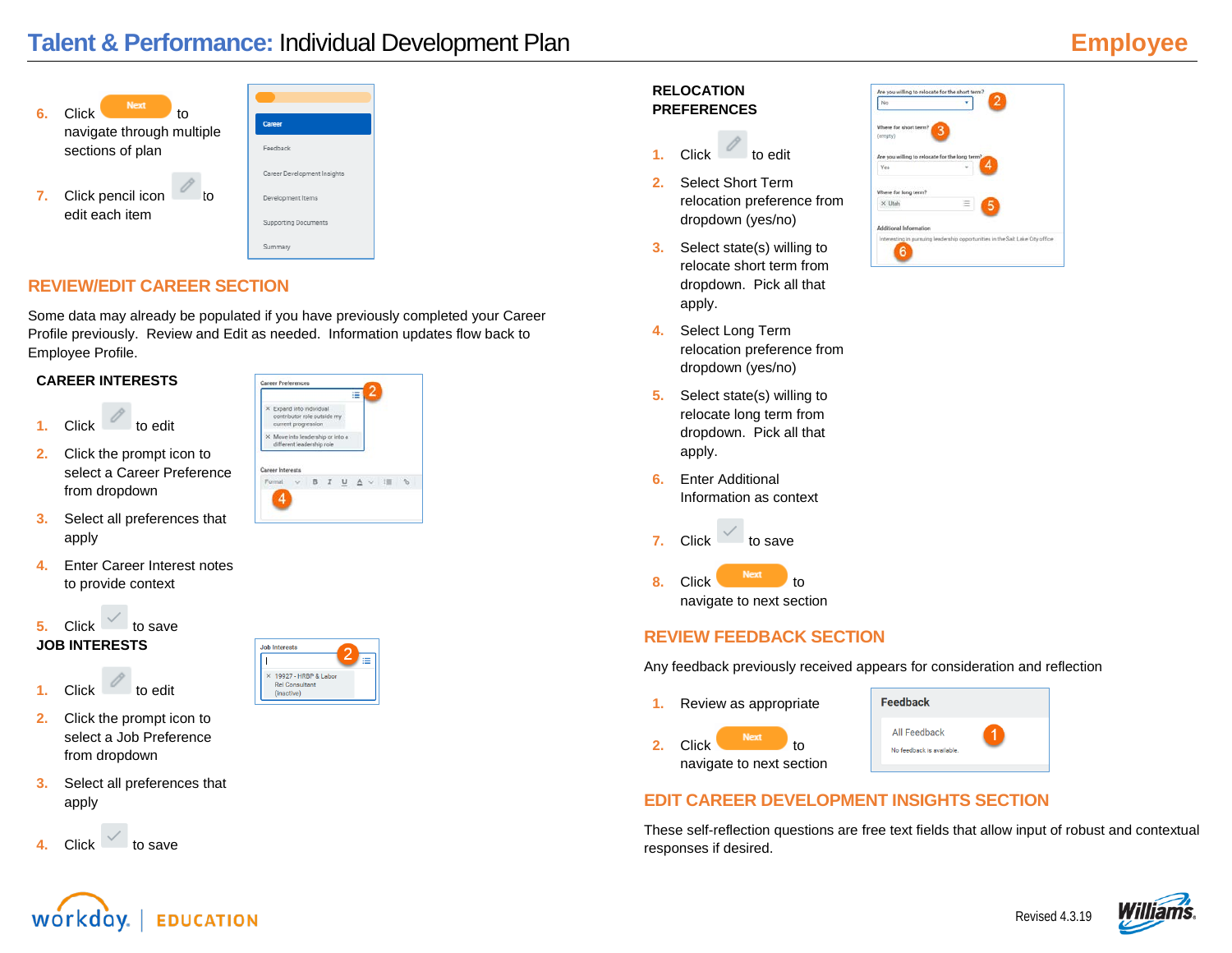

**4.** Repeat for each question



## **ADD DEVELOPMENT ITEMS**

Items added in this section also appear on Worker Profile > Performance > Development Items and can be edited, statused or deleted from there.

When creating development items, remember the 70-20-10 model: 70%: Job-related experiences, 20%: Interactions with others, and 10%: Formal learning

- **1.** Click **Add**
- **2.** Enter **Development Item** Title. Use SMART approach as possible.
- **3.** Enter **Additional Information**. Describe item more fully or add additional context.
- **4.** Select all **Relates To** items that apply from dropdown. Use to note if relates to development of specific competency and/or is in support of a job interest.
- **5.** Select 70/20/10 **Category** from dropdown.
- **6.** Enter **Start Date** of item
- **7.** Enter **Completion Date** of item (when appropriate)
- **8.** Select **Status** from (REQUIRED)
- **9.** Enter **Status Notes** related to item



**Next** 

**11.** Click